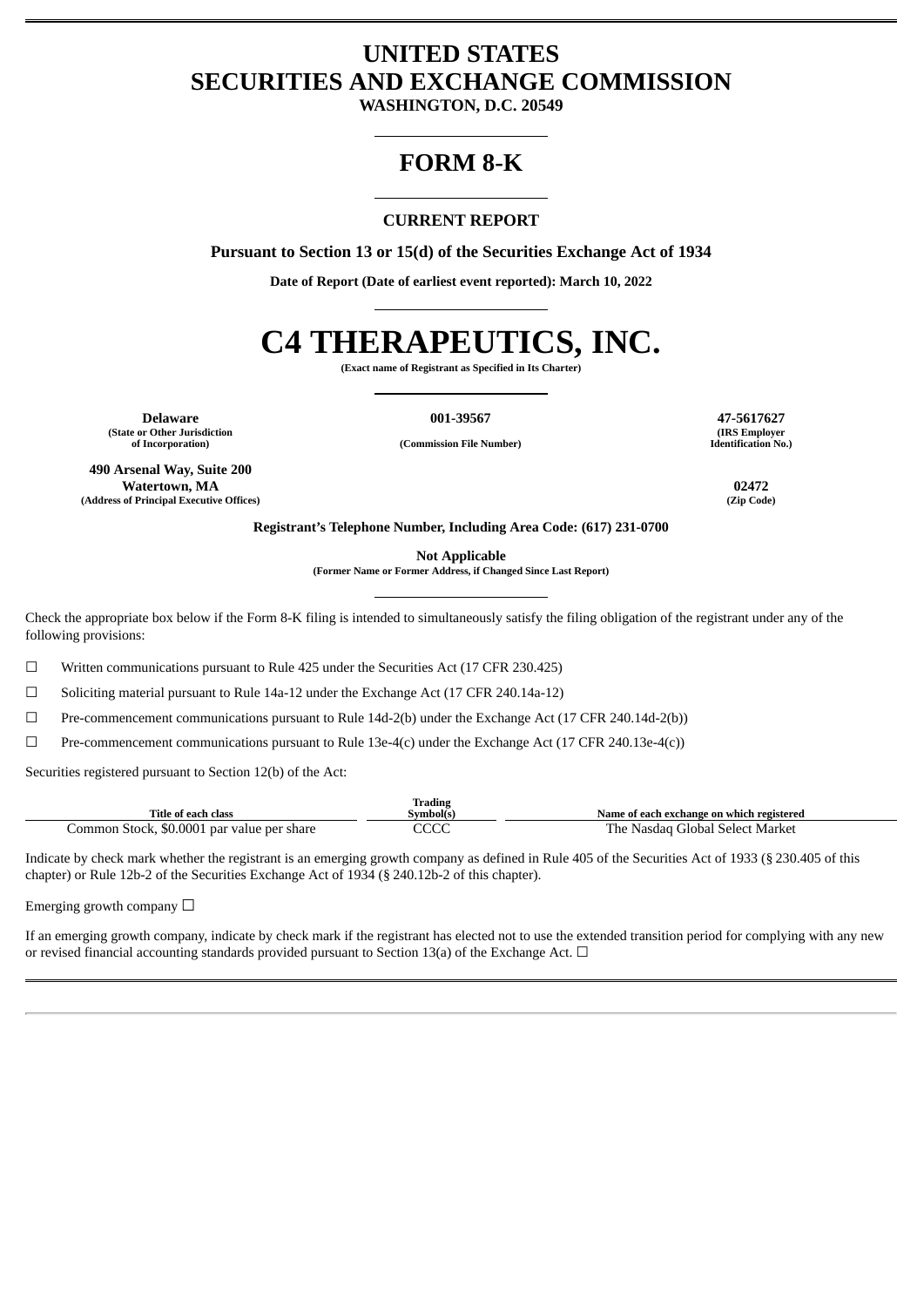### Item 5.02. Departure of Directors or Certain Officers; Election of Directors; Appointment of Certain Officers; Compensatory Arrangements of **Certain Officers.**

# **Election of Utpal Koppikar as a Director**

On March 16, 2022, the Board of Directors (the "**Board**") of C4 Therapeutics, Inc. (the "**Company**"), upon the recommendation of the Nominating and Corporate Governance Committee of the Board, elected Utpal Koppikar as a director effective immediately and as chair of the Audit Committee of the Board effective March 17, 2022. Mr. Koppikar has been designated as a Class III director, to serve in accordance with the Company's Amended and Restated By-Laws until the Company's 2023 Annual Meeting of Stockholders and thereafter until his successor has been duly elected and qualified or until his earlier death, removal or resignation.

Mr. Koppikar is the chief financial officer of Atara Biotherapeutics. At Atara, Mr. Koppikar oversees finance, information technology and investor relations functions and is responsible for executing the company's strategy as a member of the senior leadership team. Prior to serving as Atara's chief financial officer, Mr. Koppikar was vice president of operations finance at Gilead Sciences, Inc., where he led the financial integration of Kite Pharma and played an integral role in pricing committees. Mr. Koppikar began his career in life sciences at Amgen, Inc., where he held multiple positions of increasing seniority, ultimately serving as executive director of financial planning and analysis. Mr. Koppikar previously served as a board member of Flexion Therapeutics Inc. until its sale to Pacira BioSciences, Inc. in November 2021. Mr. Koppikar earned a B.S. in aerospace engineering from the University of Maryland, an M.S. in aeronautical engineering from Stanford University and an MBA in finance from UCLA's Anderson School of Management.

In connection with his election, the Company granted to Mr. Koppikar stock options to purchase up to 41,200 shares of the Company's common stock under the Company's 2020 Stock Option and Incentive Plan. One-third of this stock option award shall vest on the first anniversary of the date of grant, with the remainder vesting quarterly over the subsequent two years, *provided*, *however*, that all vesting shall cease if Mr. Koppikar resigns from the Board or otherwise ceases to serve as a director of the Company prior to any such vesting date. In addition, in connection with his election, the Company entered into an indemnification agreement with Mr. Koppikar in the same form as used with the Company's other directors. Mr. Koppikar shall also be entitled to cash compensation under the terms of the Company's non-employee director compensation policy, as amended and restated from time to time.

There are no arrangements or understandings between Mr. Koppikar and any other persons pursuant to which he was selected as a director of the Company, and there are no transactions in which Mr. Koppikar has an interest requiring disclosure under Item 404(a) of Regulation S-K.

#### **Departure of Director**

On March 10, 2022, Elena Prokupets, Ph.D., resigned as a director and as a member of the Audit, Compensation and Nominating and Corporate Governance Committees of the Board. The resignation was not due to any disagreements with the Company on any matter relating to the Company's operations, policies or practices.

#### **Item 7.01 Regulation FD Disclosure.**

On March 16, 2022, the Company issued a press release announcing the election of Mr. Koppikar as a director. A copy of the press release is attached as Exhibits 99.1 to this Current Report on Form 8-K.

The information in Item 7.01 of this Current Report on Form 8-K, including Exhibit 99.1, is being furnished and shall not be deemed "filed" for the purposes of Section 18 of the Securities Exchange Act of 1934, as amended (the "**Exchange Act**"), or otherwise subject to the liabilities of that Section, nor shall it be deemed subject to the requirements of amended Item 10 of Regulation S-K, nor shall it be deemed incorporated by reference into any filing of the Company under the Securities Act of 1933, as amended, or the Exchange Act, whether made before or after the date hereof, regardless of any general incorporation language in such filing. The furnishing of this information hereby shall not be deemed an admission as to the materiality of any such information.

#### **Item 9.01 Financial Statements and Exhibits.**

(d) Exhibits. The exhibits shall be deemed to be filed or furnished, depending on the relevant item requiring such exhibit, in accordancewith the provisions of Item 601 of Regulation S-K (17 CFR 229.601).

| <b>Exhibit</b><br><b>Number</b> | <b>Description</b>                                                          |
|---------------------------------|-----------------------------------------------------------------------------|
| 99.1                            | Press release issued March 16, 2022 (furnished)                             |
| 104                             | Cover Page Interactive Data File (embedded within the Inline XBRL document) |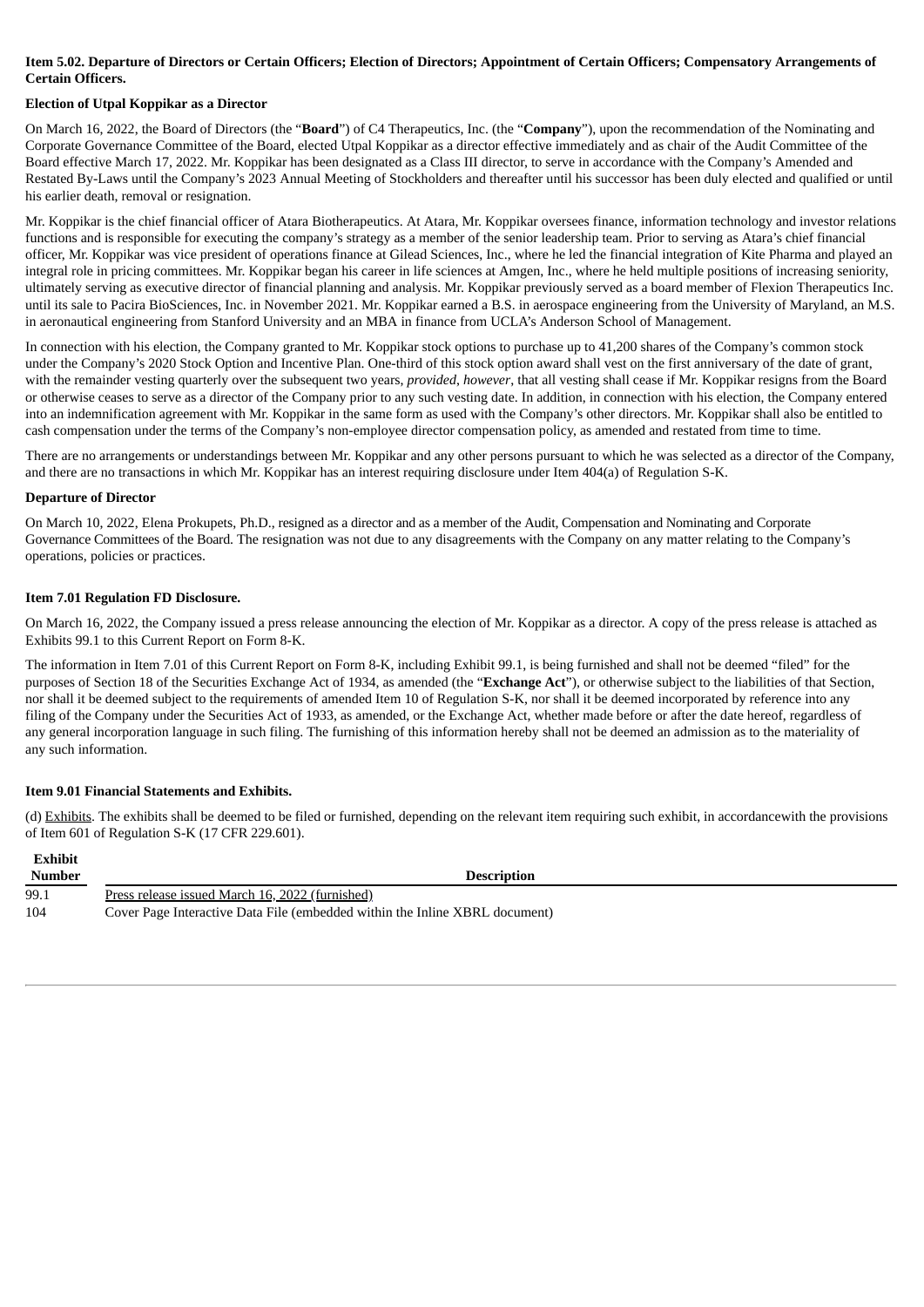# **SIGNATURES**

Pursuant to the requirements of the Securities Exchange Act of 1934, the registrant has duly caused this report to be signed on its behalf by the undersigned thereunto duly authorized.

C4 Therapeutics, Inc.

Date: March 16, 2022 By: /s/ Lauren A. White

**Lauren A. White Chief Financial Officer**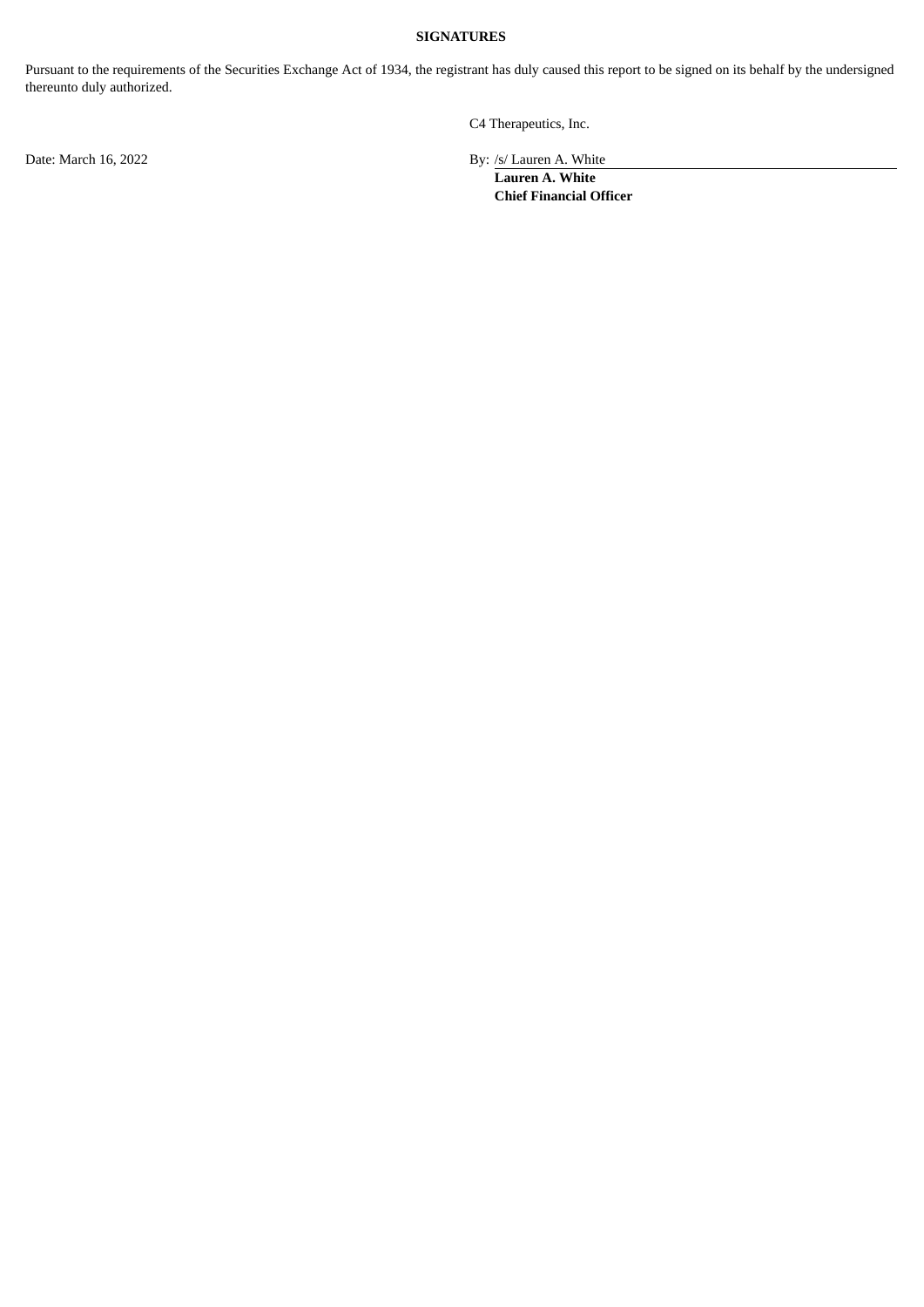<span id="page-3-0"></span>

# **C4 Therapeutics Appoints Utpal Koppikar to Board of Directors**

- Utpal Koppikar, Veteran Life Sciences Industry Financial Executive, Appointed as Independent Member of the Board of *Directors, Chair of Audit Committee and Member of Organization, Leadership and Compensation Committee –*

*– Appointment Reflects C4T's Continued Commitment to Corporate Governance to Support Company Growth –*

WATERTOWN, Mass., March 16, 2022 (GLOBE NEWSWIRE) – C4 Therapeutics, Inc. (C4T) (Nasdaq: CCCC), a clinical-stage biopharmaceutical company dedicated to advancing targeted protein degradation science to develop a new generation of small-molecule medicines and transform how disease is treated, today announced the appointment of Utpal Koppikar, MBA, to its board of directors. Mr. Koppikar will also serve as chair of the Audit Committee and a member of the Organization, Leadership and Compensation Committee. Mr. Koppikar is the chief financial officer of Atara Biotherapeutics Inc., a leader in T-cell immunotherapy. In addition, C4T announced that Dr. Elena Prokupets has retired from the board of directors, and a search is underway to further diversify the board. "We are thrilled to welcome Utpal to our board of directors and leverage his strategic financial expertise to help advance our portfolio of novel degrader medicines and reach patients in need. A recognized financial leader with broad experience across the biotechnology and pharmaceutical industries, Utpal's appointment highlights C4T's commitment to bring together diverse perspectives and expertise to ensure the Company's continued success," said Bruce Downey, lead independent director of C4 Therapeutics. "Additionally, we are grateful for the leadership and guidance that Elena has provided C4T since our founding over six years ago and want to take this opportunity to wish her the best in her retirement."

Commenting on joining the C4T board of directors, Mr. Koppikar said, "The potential of targeted protein degradation to make a transformative impact on patients is tremendously exciting and I am honored to be joining C4T's board of directors as the Company advances multiple programs through the clinic and invests in its next wave of oncology targets. I look forward to working with my fellow board members and C4T's leadership team as the company extends its leadership in the targeted protein degradation field."

Mr. Koppikar currently serves as chief financial officer of Atara Biotherapeutics, where he is responsible for leading the finance, information technology and investor relations functions as well as guiding the company's strategy as a member of the senior leadership team. Previously, Mr. Koppikar was vice president of operations finance at Gilead Sciences, Inc. where he led the financial integration of Kite Pharma and played an integral role in pricing committees. Mr. Koppikar began his career in life sciences at Amgen, Inc., where he held multiple positions of increasing seniority, ultimately serving as executive director of financial planning and analysis. Mr. Koppikar previously served as a board member of Flexion Therapeutics Inc. until its sale to Pacira BioSciences, Inc. in November 2021. Mr. Koppikar earned a B.S. in aerospace engineering from the University of Maryland, an M.S. in aeronautical engineering from Stanford University and an MBA in finance from UCLA's Anderson School of Management.

#### **About C4 Therapeutics**

C4 Therapeutics (C4T) (Nasdaq: CCCC) is a clinical-stage biopharmaceutical company dedicated to delivering on the promise of targeted protein degradation science to create a new generation of medicines